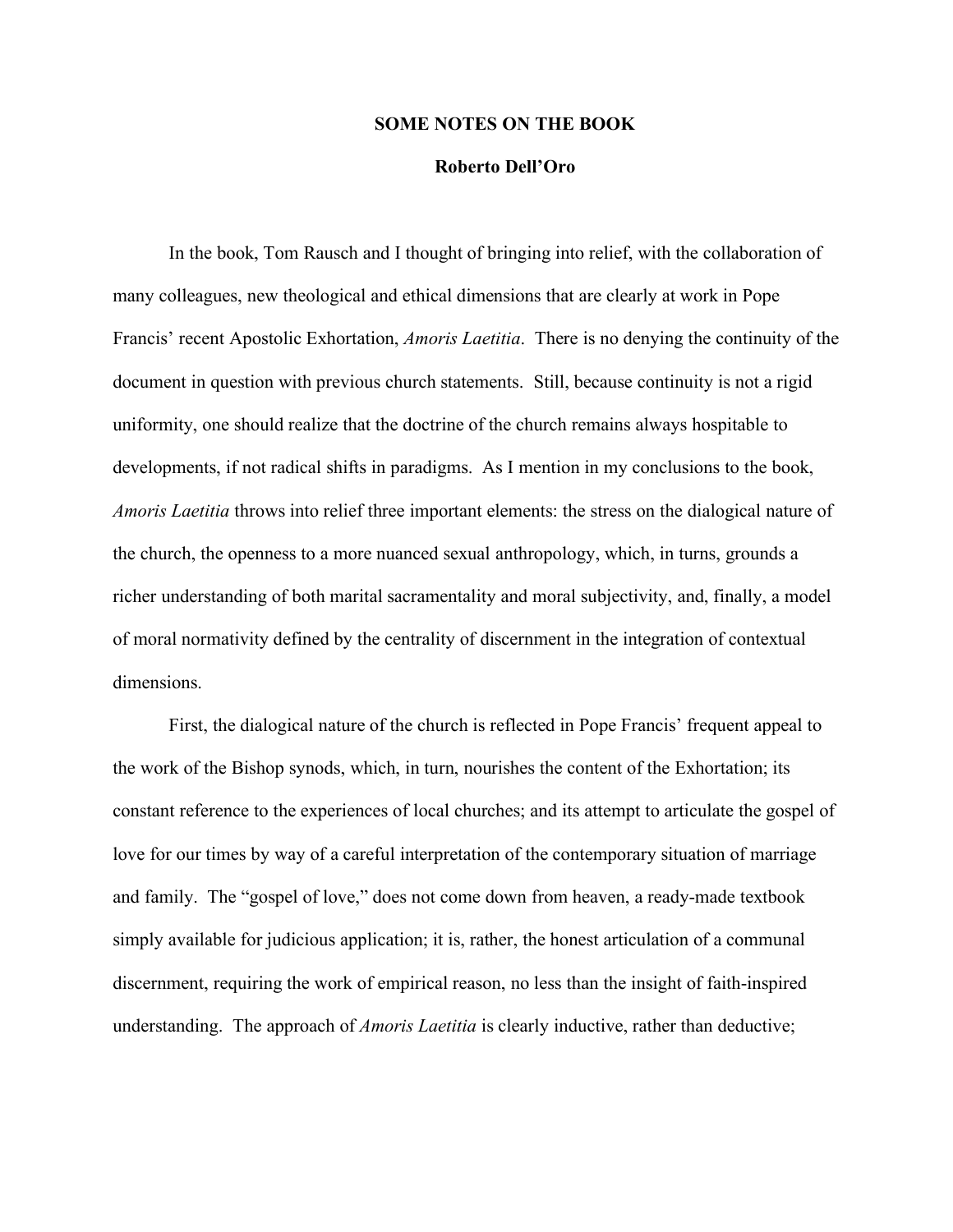integrative, rather than exclusivist; sensitive to the plurality of voices, rather than fixed on the clarity of a univocal refrain.

Secondly, the portrayal of sexual anthropology entailed by the document is worth noting: building on phenomenological attentiveness to the nuances of human experience, it conveys a picture of the person mindful of the complexity of self-appropriation, the centrality of growth, and the importance of development in the definition of sexual identity. Thus, the emphasis on the normativity of sexual ideals is tempered by the recognition that the journey toward a perfect love cannot be embarked upon without adequate attendance to the fallibility of human beings, a realistic assessment of their moral capacity, and the encouragement to persevere in the adventure of constant learning. Only a realist account of the human condition (*conditio humana*) can open up the space for a deeper recognition of the work of grace, the gift of the Spirit effecting, in the sacramental economy, the glorious destiny promised to the poverty of the flesh.

In the end, a renewed attention to the centrality of conscience, and a more concrete picture of the moral subject, emerge from such anthropology: the moral subject is not an abstract agent, but an incarnate actor, not an appendix in the description of the moral event, but a central point of reference in the formulation of moral judgment. The importance of conscience formation, itself premised on mindfulness of the church's teachings, calls spouses to the silence of prayer, and the honesty of transparent dialogue; in turn, it reminds pastors of the need to listen, and the *finesse* required by careful discernment.

Finally, the question of whether the Exhortation signals a change in doctrine was raised, in the wake of its publication, by the media, and by commentators less attuned to the nuances of magisterial developments. Clearly, no changes have occurred, as far as the church's commitment to fundamental teachings: indissolubility of sacramental marriage, the centrality of